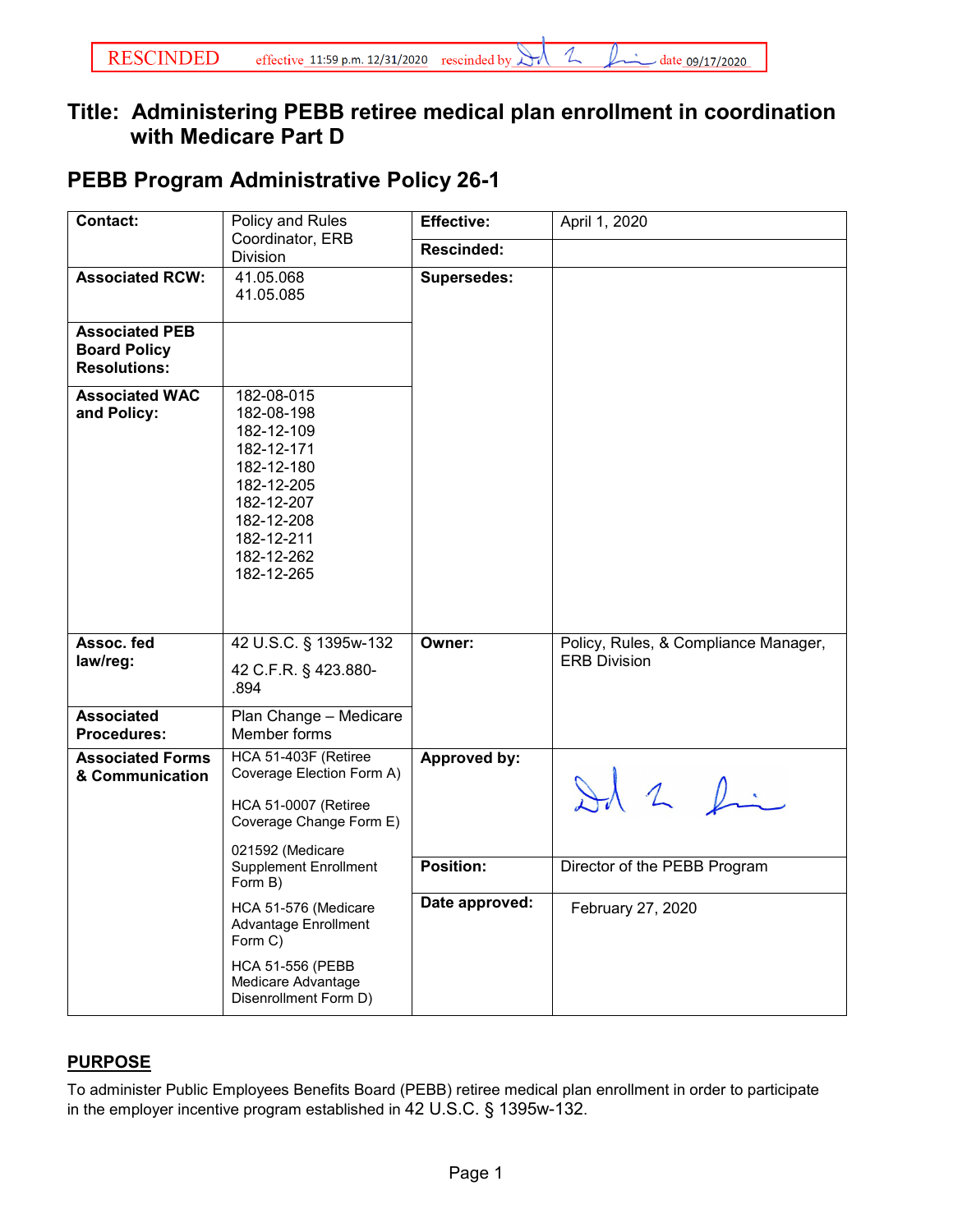## **POLICY**

- 1. The PEBB Program manages member enrollment in PEBB retiree medical and dental insurance based on the member's Medicare Part D enrollment.
	- a. The PEBB Program gathers Medicare subsidy eligibility information from the Retiree Drug Subsidy Program.
	- b. The PEBB Program informs the subscriber of their option(s) in writing so they can make an educated decision.
	- c. The PEBB Program determines a subscriber's option(s) based on their specific circumstance as outlined in the table below.

| <b>Circumstance</b> |                                                                                                                                          | Coordination of enrollment in PEBB retiree medical insurance                                                                                                                                                                                                                        |                                                                                                                                                                                                                                                                                                                                                                                                                                                                                                                                                                                                                                                                                                                                                                     |  |
|---------------------|------------------------------------------------------------------------------------------------------------------------------------------|-------------------------------------------------------------------------------------------------------------------------------------------------------------------------------------------------------------------------------------------------------------------------------------|---------------------------------------------------------------------------------------------------------------------------------------------------------------------------------------------------------------------------------------------------------------------------------------------------------------------------------------------------------------------------------------------------------------------------------------------------------------------------------------------------------------------------------------------------------------------------------------------------------------------------------------------------------------------------------------------------------------------------------------------------------------------|--|
|                     | A. Subscriber, subscriber's<br>spouse or state registered<br>domestic partner is enrolled in<br>Medicare Part A and Part B<br><b>AND</b> | Subscriber, subscriber's spouse or state registered domestic<br>1.<br>partner must:<br>a. Terminate their Medicare Part D plan enrollment in order<br>to retain enrollment in the selected PEBB medical plan.<br>i. Proof of their Medicare Part D plan termination<br>is required. |                                                                                                                                                                                                                                                                                                                                                                                                                                                                                                                                                                                                                                                                                                                                                                     |  |
|                     | Subsequently enrolls in a<br>Medicare Part D plan                                                                                        | $C_{\cdot}$                                                                                                                                                                                                                                                                         | 0R<br>b. Enroll in PEBB's Medicare Supplement Plan G in order<br>to retain enrollment in PEBB retiree medical and dental<br>insurance.<br>i. The subscriber must complete a Group<br>Medicare Supplement Plan Enrollment<br>Application (Form B). If the subscriber or any<br>dependents are enrolled in a Medicare<br>Advantage plan, they must also complete a<br>Medicare Advantage Plan Disenrollment form<br>(Form D).<br>ii. Non-Medicare enrollees on the account will be<br>enrolled in the Uniform Medical Plan Classic.<br><b>OR</b><br>Terminate PEBB retiree medical and dental insurance.<br>This will also terminate medical and dental insurance<br>coverage for all dependents enrolled under the<br>subscriber's account.                          |  |
|                     |                                                                                                                                          | 2.<br>а.                                                                                                                                                                                                                                                                            | The subscriber must submit a written request for<br>termination.<br>Subscribers are required to respond to the PEBB Program by<br>the date listed in the PEBB Program's notification(s) in order to<br>remain enrolled in PEBB retiree medical and dental insurance.<br>If a subscriber fails to respond regarding themselves,<br>then the PEBB Program will terminate coverage for the<br>subscriber and any enrolled dependents on the<br>subscriber's account as described in WAC 182-12-<br>$207(1)$ .<br>b. If a subscriber fails to respond regarding their spouse or<br>state registered domestic partner, then the PEBB<br>Program will terminate coverage for the spouse or state<br>registered domestic partner as described in WAC 182-<br>$12-207(1)$ . |  |